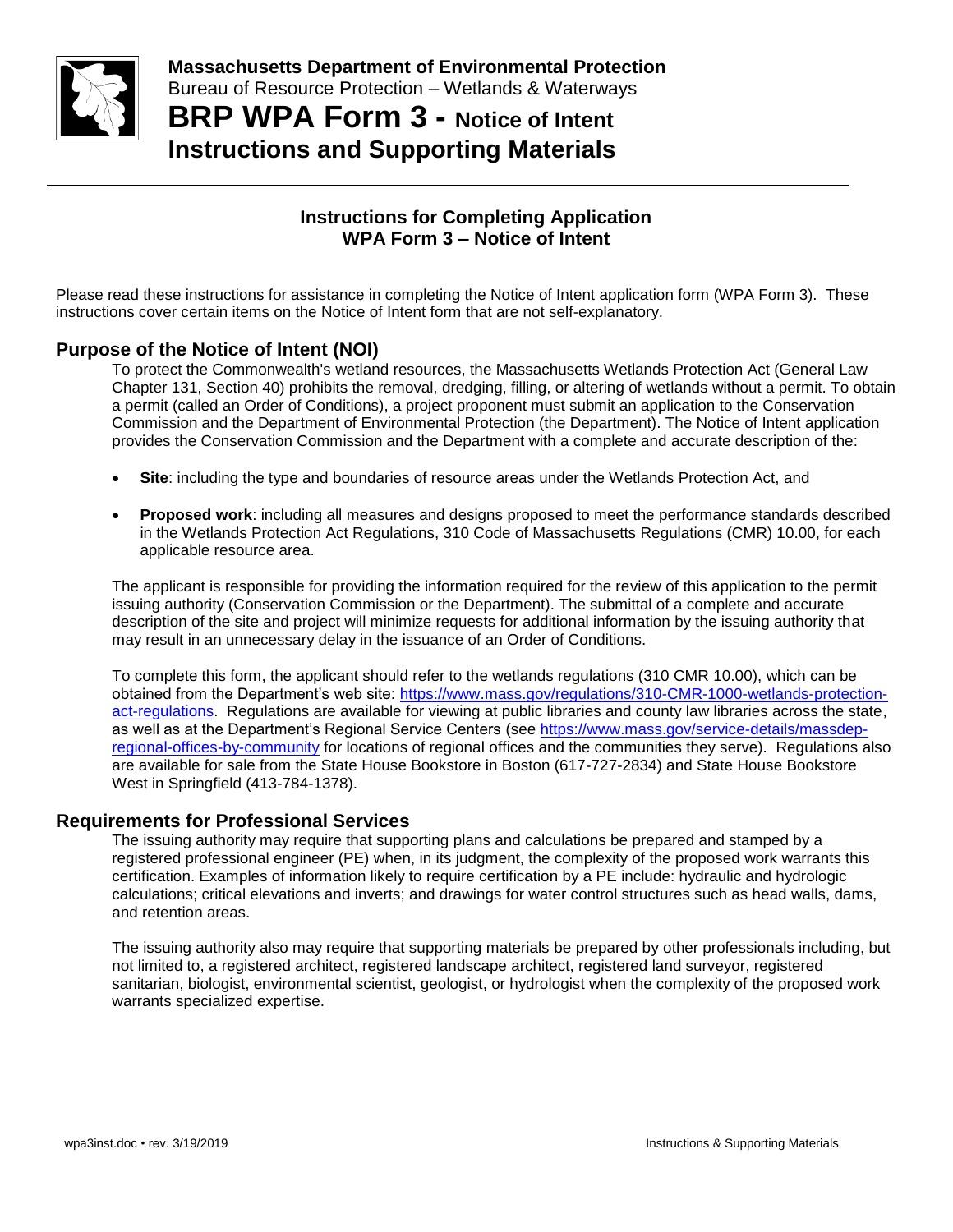

# **BRP WPA Form 3 - Notice of Intent Instructions and Supporting Materials**

# **Completing WPA Form 3**

Leave the shaded box located at the upper right hand corner of page 1 of NOI blank. This box contains the words: "MassDEP File Number" and "Document Transaction Number". The MassDEP File Number for this project will be issued to the Conservation Commission by the Department's regional office. Once issued, all subsequent correspondence on the project should reference the MassDEP file number.

## **Instructions to Section A: General Information**

Item 1. Project Location. The map or plat, parcel, and lot numbers must be included if the lot subject to the NOI does not contain a residence, school, or commercial or industrial establishment, or if the lot is being subdivided.

*Electronic filers* must click on the button next to Item 1 and use to the GIS locator to identify the project site.

Item 3. Property Owner. If there is more than one property owner, a list of additional property owners should be attached to the Notice of Intent.

Item 5. Total Wetlands Protection Act Fee Paid. Instructions regarding calculations of fees are explained in Section E, below.

Item 6. General Project Description. The applicant should provide a brief description of the project. Describe, and show on accompanying maps and plans, both existing and proposed site conditions, including temporary construction impacts, replication areas, and/or other mitigation measures. Attach maps, plans, and other documents identifying proposed activities and their location relative to the boundaries of each wetland resource area and Buffer Zone (if applicable).

Item 8. Property Recorded at the Registry of Deeds. For Multiple Parcels, additional book and page numbers should be attached to the Notice of Intent.

## **Instructions to Section B: Buffer Zone and Resource Area Impacts**

To determine the size and location of any impacts that a proposed project may have on each wetland resource area, first determine the resource area boundaries.

Item 1. Buffer Zone Only. The *boundary of the buffer zone* is determined by measuring 100 feet horizontally from the outer (landward) boundaries of bordering vegetated wetland, inland or coastal bank, coastal or barrier beach, rocky intertidal shore, salt marsh, and/or coastal dune. See Instructions in Section B, below, to determine the outer boundaries of these resource areas. If you check the Buffer Zone Only box in this section (indicating that the project is entirely in the Buffer Zone), skip the remainder of Section B of the Notice of Intent (Buffer Zone and Resource Area Impacts), and go directly to Section C of the Notice of Intent.

Item 2. The *boundaries of inland resource areas* in Items 2a through f can be determined by reference to the wetlands regulations, subsection (2), "Definitions, Critical Characteristics, and Boundaries," for each resource area covered under 310 CMR 10.54 - 10.58. The Riverfront Area, listed in Item1f, also can be a coastal resource area. The width of the Riverfront Area is described in 310 CMR 10.58(2)(a)3, and the methods for determining the Mean Annual High-Water Line (which is the inner boundary) are found in 310 CMR 10.58(2)(a)2 and 10.58(2)(c).

Item 3. The *boundaries of coastal resource areas* (in Items 3a-k can be determined by reference to 310 CMR 10.25 – 10.35, and to the definitions found in 310 CMR 10.04 and 10.23, and M.G.L. c. 131, § 40. Land Subject to Coastal Storm Flowage is defined in the Wetlands Protection Act (M.G.L. c. 131, § 40); there are no performance standards pertaining to this resource area.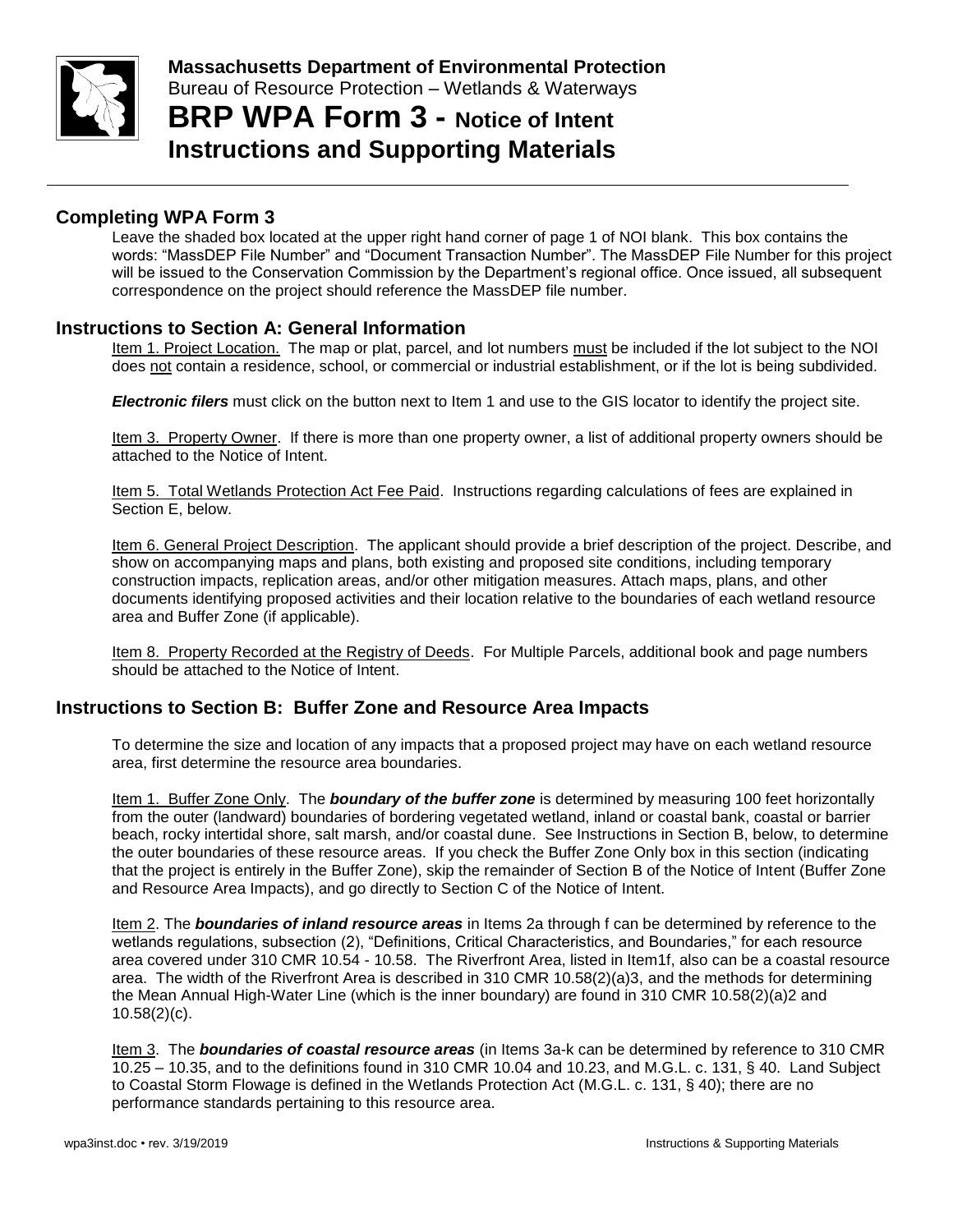

**Massachusetts Department of Environmental Protection**  Bureau of Resource Protection – Wetlands & Waterways **BRP WPA Form 3 - Notice of Intent**

**Instructions and Supporting Materials**

Once you have identified the resource areas and located the components of the proposed project in each such area, you must indicate on the Notice of Intent the size of the proposed alterations (and proposed replacement areas) in each resource area. *Replacement area standards*, if any, are included in the performance standards for each resource area, discussed in the paragraph below. See also the Department's "*Massachusetts Inland Wetland Replication Guidelines"*, March 2002 (available on MassDEP website at: [https://www.mass.gov/files/documents/2016/08/xf/replicat.pdf\)](https://www.mass.gov/files/documents/2016/08/xf/replicat.pdf).

You must also attach to the Notice of Intent a narrative and any supporting documentation describing how the project will meet all *performance standards* for each of the resource areas altered, including standards requiring consideration of alternative project design or location. The wetland regulations describe the type and extent of work that may be permitted in resource areas, called performance standards. Proposed work must meet these standards.

 *Performance standards for inland resource areas*, including the Riverfront Area (which can be either inland or coastal) are described in the Wetland regulations, subsection 3: "General Performance Standards" for each resource area covered under 310 CMR 10.54 - 58. Among other performance standards, an *alternatives analysis* **is** required for all projects involving bordering vegetated wetlands as well as those in the Riverfront Areas. Detailed requirements for the evaluation of alternatives to proposed work in Riverfront Areas and bordering vegetated wetlands are described at 310 CMR 10.58(4) and 310 CMR 10.55(4), respectively.

 *Performance standards for coastal resource areas* (excluding Riverfront Area) are described in various subsections within 310 CMR 10.25 – 10.35.

 *Limited Projects* are categories of activities specified in the regulations at 310 CMR 10.24(7) and 10.53(3) – (6), which can proceed at the discretion of the issuing authority without fully meeting the resource area performance standards. *Performance standards for limited projects* are described in the regulations at 310 CMR 10.24(7) and 10.53(3)-(6). An *alternatives analysis* performance standard is required for most limited projects.

# **Instructions to Section C. Other Applicable Standards and Requirements**

Item 1. Rare Wetland Wildlife Habitat. Except for Designated Port Areas, no work (including work in the Buffer Zone) may be permitted in any resource area subject to the Act that would have adverse effects on the habitat of rare, "state-listed" vertebrate or invertebrate animal species.

The most recent Estimated Habitat Map of State-Listed Rare Wetland Wildlife is published by the Natural Heritage and Endangered Species Program (NHESP). See: [http://maps.massgis.state.ma.us/PRI\\_EST\\_HAB/viewer.htm](http://maps.massgis.state.ma.us/PRI_EST_HAB/viewer.htm) or the *Massachusetts Natural Heritage Atlas.*

If any portion of the proposed project is located in Estimated Habitat of Rare Wildlife as indicated on NHESP maps, the project is subject to the endangered species protection provisions of the Massachusetts Wetlands Protection Act Regulations (310 CMR 10.37, 10.58(4)(b), & 10.59). Projects located within Estimated Habitat are also subject to Massachusetts Endangered Species Act (MESA) review (321 CMR 10.18; for exemptions see 321 CMR 10.14). If any portion of the proposed project is located within Estimated Habitat, the applicant must send the Natural Heritage Program, at the following address, a copy of the Notice of Intent by certified mail or priority mail (or otherwise sent in a manner that guarantees delivery within two days), no later than the date of the filing of the Notice of Intent with the Conservation Commission and the Department.

Evidence of mailing to the Natural Heritage Program (such as Certified Mail Receipt or Certificate of Mailing for Priority Mail) must be submitted to the Conservation Commission and the Department's Regional Office along with the Notice of Intent.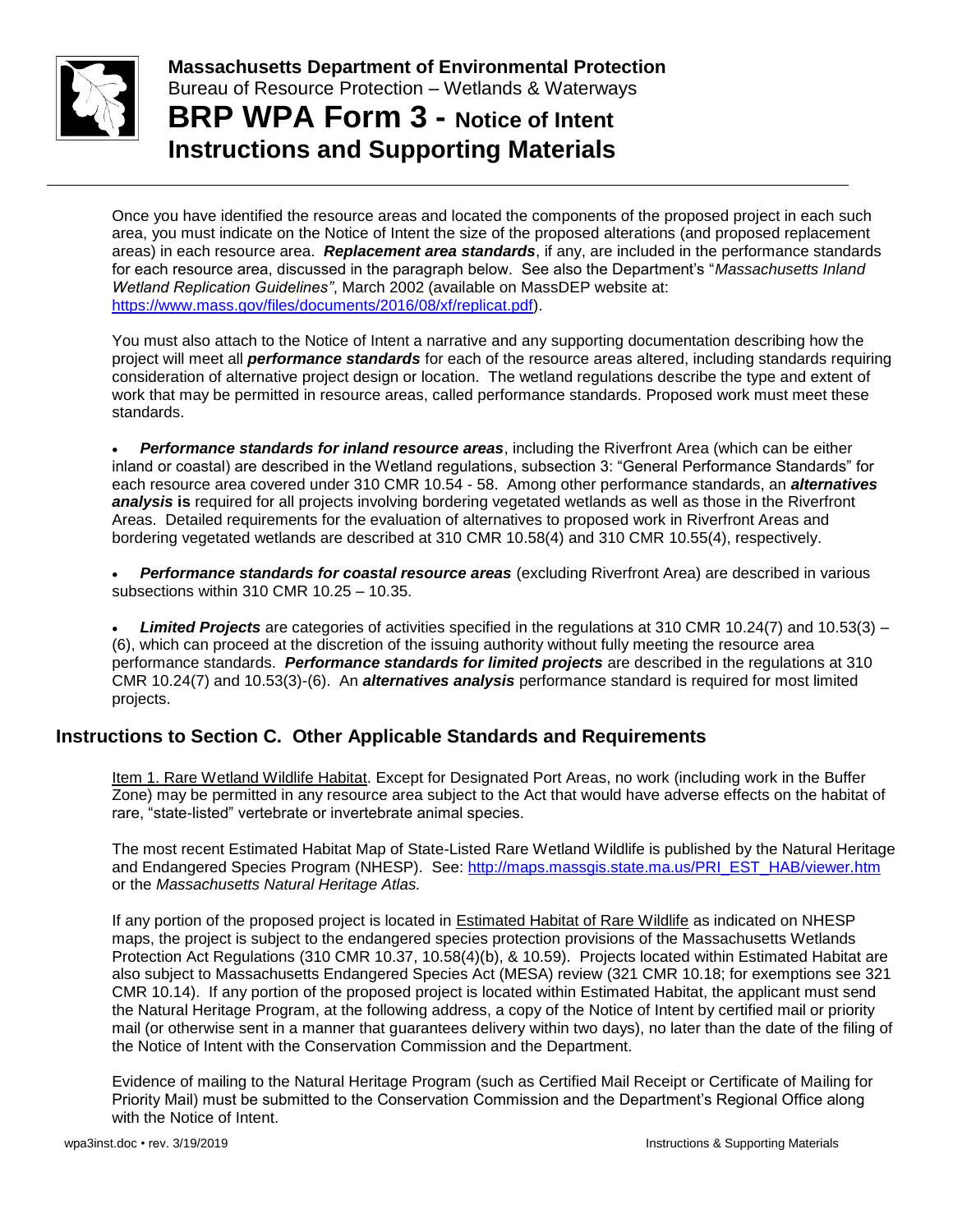

**BRP WPA Form 3 - Notice of Intent Instructions and Supporting Materials**

> Natural Heritage and Endangered Species Program Division of Fisheries and Wildlife 1 Rabbit Hill Road Westborough, MA 01581-3336 508.792.7270

To qualify for a streamlined, 30-day, MESA/Wetlands Protection Act review, please complete the portion of Section D in the NOI entitled: Streamlined Massachusetts Endangered Species Act/Wetlands protection Act Review. **If MESA supplemental information is not included with the NOI, the NHESP will require a separate MESA filing which may take up to 90 days to review.**

Item 2. Coastal Projects. The *mean high water line* in coastal areas is described in the regulatory definitions at 310 CMR 10.23. The definition of *anadromous/catadromous "fish runs"* is found at 310 CMR 10.35(2). If the proposed work is located in either such area, the applicant must send the Massachusetts Division of Marine Fisheries (South Shore (Cohasset to Rhode Island, and the Cape & Islands): Division of Marine Fisheries - Southeast Marine Fisheries Station, Attn: Environmental Reviewer, 836 South Rodney French Blvd., New Bedford, MA 02744 or North Shore (Hull to New Hampshire): Division of Marine Fisheries - North Shore Office, Attn: Environmental Reviewer, 30 Emerson Avenue, Gloucester, MA 01930 ) a copy of the Notice of Intent by certified mail or priority mail (or otherwise sent in a manner that guarantees delivery within two days) no later than the date of the filing of the Notice of Intent with the Conservation Commission and the Department. Evidence of mailing to the Division of Marine Fisheries (such as certified mail receipt or certificate of mailing for priority mail) must be submitted to the Conservation Commission and the Department's Regional Office along with the Notice of Intent.

Item 3. Areas of Critical Environmental Concern. If the project is proposed in one of the communities listed in the last page of these Instructions (also listed at the Department's web site: [https://www.mass.gov/files/documents/2016/08/xo/aceclist.pdf\)](https://www.mass.gov/files/documents/2016/08/xo/aceclist.pdf) the project may be located in an Area of Critical Environmental Concern (ACEC). To confirm whether the project location is in an ACEC, contact the Conservation Commission or the MA Department of Conservation & Recreation (formerly the Department of Environmental Management) ACEC Program at:

> 251 Causeway St., Suite 600 Boston, MA 02114 617.626.1394

The ACEC Program also may be contacted for additional information or to verify new ACEC designations.

Item 5. Restriction Orders. If any portion of the proposed project is located on a site subject to a Wetlands Restriction Order under the Inland Wetlands Restriction Act (M.G.L. c. 131 § 40A) or Coastal Wetlands Restriction Act (M.G.L. c. 130 § 105), attach a copy of the order to the Notice of Intent. To determine if a Wetlands Restriction Order exists for the site, contact the Conservation Commission or the Department's Regional Office (see [https://www.mass.gov/service-details/massdep-regional-offices-by-community\)](https://www.mass.gov/service-details/massdep-regional-offices-by-community).

Item 6. Stormwater Management. According to MassDEP's Stormwater Regulations (January 2008), certain projects require stormwater management measures. To determine if a project requires stormwater management, consult the Wetland Regulations at 310 CMR 10.05(6) and the Department publications: *Massachusetts Stormwater Management Handbook: Volumes 1, 2, 3.* These documents are available for purchase from the State House Bookstore (617/727-2834) and State House Bookstore West (413/784-1378) and also may be obtained from MassDEP's web site: [https://www.mass.gov/guides/massachusetts-stormwater-handbook-and](https://www.mass.gov/guides/massachusetts-stormwater-handbook-and-stormwater-standards)[stormwater-standards.](https://www.mass.gov/guides/massachusetts-stormwater-handbook-and-stormwater-standards)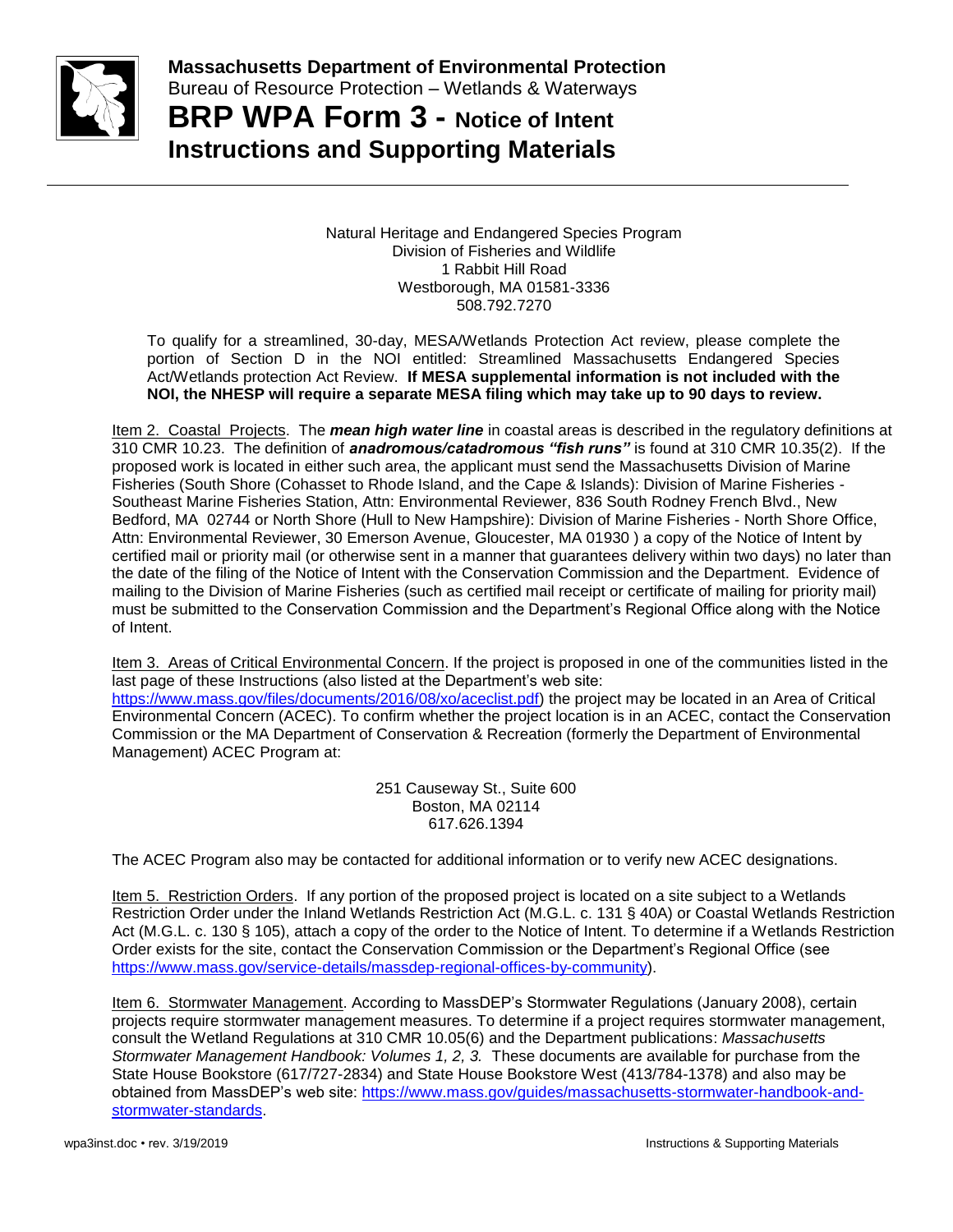

**BRP WPA Form 3 - Notice of Intent Instructions and Supporting Materials**

If stormwater management is required, applicants are required to submit a Stormwater Report with the Notice of Intent to provide stormwater management information for Conservation Commission review consistent with the wetland regulations, 310 CMR 10.05(6)(k)-(q). The Department requires engineers to also complete the Stormwater Report Checklist and Certification to certify that the project conforms to the Stormwater Regulations and meets acceptable engineering standards. For recharge wells, check the Underground Injection Control (UIC) requirements to see if UIC regulation is required at [https://www.mass.gov/service-details/underground-injection](https://www.mass.gov/service-details/underground-injection-control-uic-application-forms)[control-uic-application-forms.](https://www.mass.gov/service-details/underground-injection-control-uic-application-forms)

# **Instructions to Section D: Additional Information**

All information listed in Section D of the Notice of Intent must be provided along with the Notice of Intent when it is filed with the conservation commission and the Department.

Item 2. Plans should be of adequate size, scale, and detail to completely and accurately describe the site, resource area boundaries, and proposed work. The following guidelines are provided to encourage uniformity:

### *Sheet Size*

- Maximum 24" x 36"
- If more than one sheet is required to describe the proposed work, provide an additional sheet indexing all other sheets and showing a general composite of all work proposed within the Buffer Zone and areas subject to protection under the Act.

### *Scale*

- Not more than  $1" = 50'$
- If plans are reduced, display graphical scales.

### *Title Block*

- Included on all plans
- Located at the lower right hand corner, oriented to be read from the bottom when bound at the left margin
- Include original date plus additional space to reference the title and dates of revised plans.

Item 3. Resource Area Delineation Methodology: Attach documentation of the methodology used to delineate the Bordering Vegetated Wetlands (BVW) boundary (e.g. BVW Field Data Form, Final Order of Resource Area Delineation or other delineation method) as well as methods used to delineate any other resource areas proposed for alteration.

### **Instructions to Section E: Fees**

A wetland application filing fee must accompany the Notice of Intent. The fee is based on the category of the proposed activity (described in 310 CMR 10.03(7)) and the resource area to be impacted by the activity. To calculate the filing fee of the NOI Wetland Fee Transmittal Form from the instructions below.

In summary, the total filing fee for a Notice of Intent that involves more than one activity is determined by adding the fees for each proposed activity. When work is proposed in the Riverfront Area, as well as another resource area or their Buffer Zones, add 50% to the fee for each activity in the Riverfront Area. For activities exclusively within the Riverfront Area, and not within other resource areas or their Buffer Zones, the fee is determined by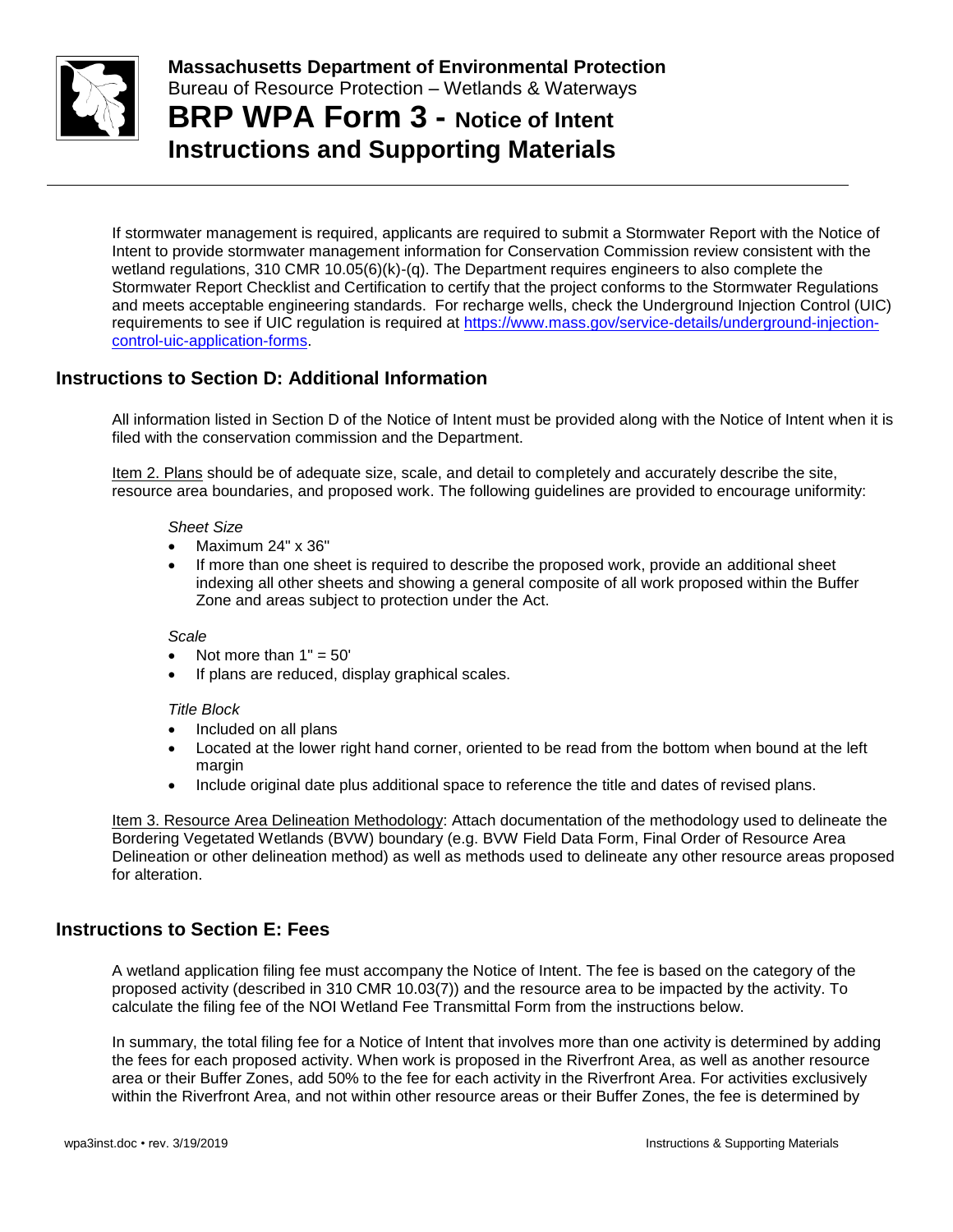

**Massachusetts Department of Environmental Protection**  Bureau of Resource Protection – Wetlands & Waterways **BRP WPA Form 3 - Notice of Intent**

# **Instructions and Supporting Materials**

adding the amounts for each proposed activity. The city/town share of the fee is the first \$25, plus half of the remaining total fee. The state share is half the total fee in excess of \$25.

Complete pages 1 and 2 of the NOI Wetland Fee Transmittal Form (attached to the NOI) and send them, along with a check for the state share of the filing fee, payable to *the Commonwealth of Massachusetts*, to MassDEP, Box 4062, Boston, MA 02211. Review of the Notice of Intent cannot begin until the fee is received.

Include check number and payor name information on the Notice of Intent to expedite fee payment confirmation.

No filing fee shall be assessed for projects of any city, town, county, or district of the Commonwealth, federally recognized Indian tribe housing authority, municipal housing authority, or the Massachusetts Bay Transportation Authority.

In addition, a notice of the application must be placed in a local newspaper, and published at least five days prior to the hearing, at the applicant's expense. Contact the Conservation Commission for the municipality where the project is located regarding the procedure for public newspaper notice.

### Instructions for Completing the NOI Wetland Fee Transmittal Form

The wetland filing fee should be calculated using the following steps based on a hypothetical project involving two driveway crossings through a Riverfront Area and Bordering Vegetated Wetland and six single family houses in Riverfront Area only.

- **Step 1/Type of Activity:** Review plans and narrative to identify each activity in wetland resource areas and their applicable Buffer Zones. Example: driveway crossing and construction of a single family house.
- **Step 2/Number of Activities:** Determine the number of each activity associated with the project. Example: driveway crossings and 6 single family homes.
- **Step 3/Individual Activity Fee:** List the fee amount for each category of activity (see Category Activities and Fee, below) Example: Driveway crossing is a Category 2(f.) activity and is \$500 each. Construction of a single family house is a Category 2(a.) activity and is \$500 each.
- **Step 4/Subtotal Activity Fee:** Determine the subtotal fee for each type of activity by multiplying the fee for the activity (Step 3) by the number of activities (Step 2). If the activity is within the Riverfront Area as well as another resource area or its Buffer Zone, add 50% to total fee (e.g., multiply the fee by 1.5). If the activity is located in a Riverfront Area only, apply the fee amount for the category without the additional 50%. Example: 2 (driveway crossings in BVW) x  $$500 \times 1.5$  (for riverfront area) = \$1,500; 6 (single family homes) x  $$500 =$ \$3,000.
- **Step 5/Total Project Fee:** Add all the subtotals identified in Step 4 to determine the total fee. Example: \$1,500 +  $$3,000 = $4,500.$
- **Step 6/Fee Payments:** The state share of the fee is 50% of any filing fee in excess of \$25 (i.e., the state share can be determined by dividing the total fee in half and subtracting \$12.50); the remaining portion of the fee shall be made to the city or town (i.e., the City/Town share can be determined by dividing the total fee in half and adding \$12.50). Example: City/Town share: \$2,262.50; state share: \$2,237.50.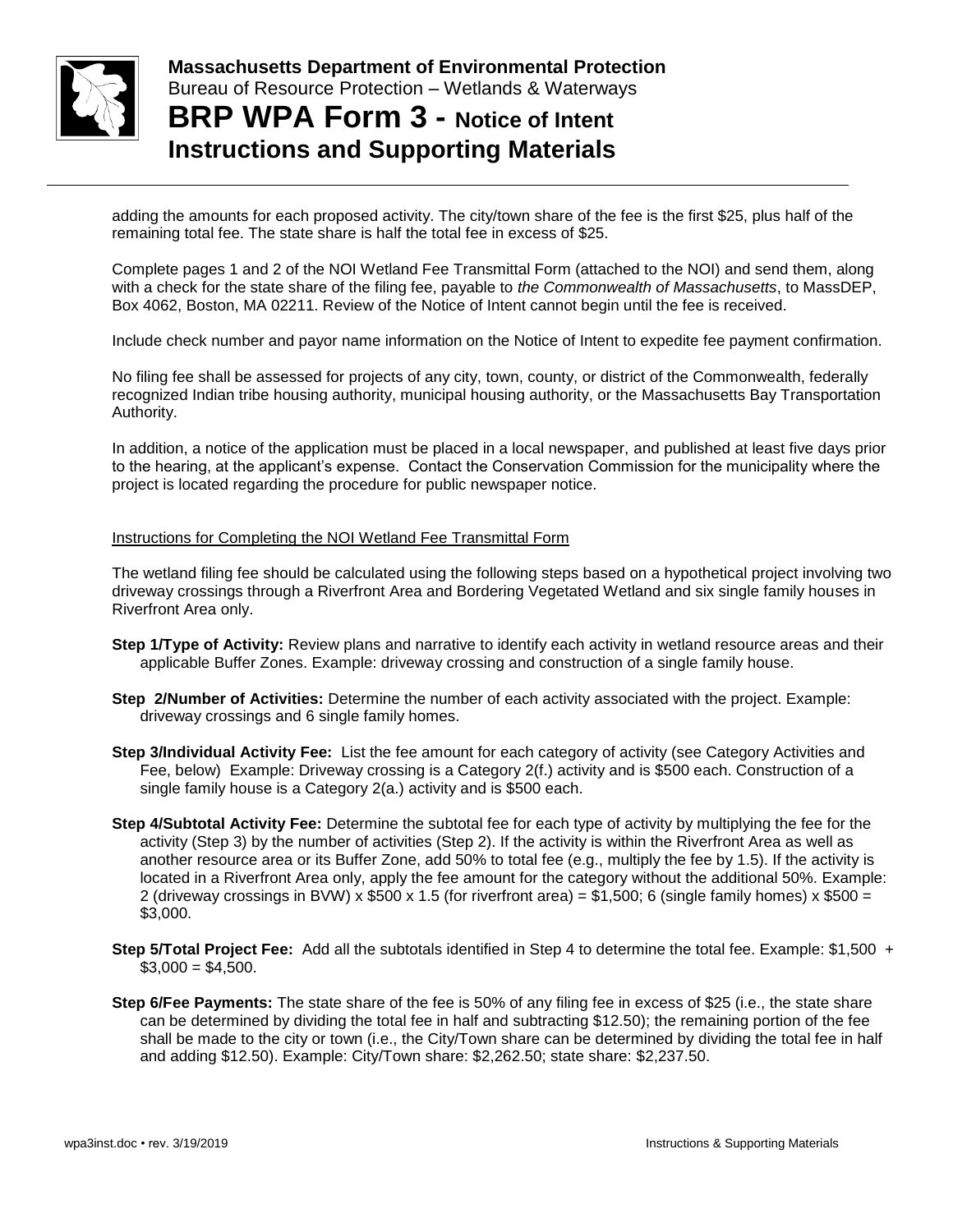

# **BRP WPA Form 3 - Notice of Intent Instructions and Supporting Materials**

### **Category Activities and Fees**

### **Category 1** (Fee for each activity is **\$110**):

- a.) work on single family lot; addition, pool, etc.;
- b.) site work without a house;
- c.) control vegetation;
- d.) resource improvement;
- e.) work on septic system separate from house;
- f.) monitoring well activities minus roadway;
- g.) new agricultural or aquaculture projects.

### **Category 2** (Fee for each activity is **\$500**)

- a.) construction of single family house;
- b.) parking lot;
- c.) beach nourishment;
- d.) coastal limited projects;
- e.) inland limited projects minus road crossings and agriculture;
- f.) each crossing for driveway to single family house;
- g.) each project source (storm drain) discharge;
- h.) control vegetation in development;
- i.) water level variations;
- j.) any other activity not in Category 1, 3, 4, 5 or 6;
- k.) water supply exploration.

### **Category 3** (Fee for each activity is **\$1,050**)

- a.) site preparation (for development) beyond Notice of Intent scope;
- b.) each building (for development) including site;
- c.) road construction not crossing or driveway;
- d.) hazardous cleanup;
- e.) water supply development.

### **Category 4** (Fee for each activity is **\$1,450**):

- a.) each crossing for development or commercial road;
- b.) dam, sluiceway, tidegate (safety) work;
- c.) landfills operation/closures;
- d.) sand and gravel operations;
- e.) railroad line construction;
- f.) bridge;
- g.) hazardous waste alterations to resource areas;
- h.) dredging;
- i.) package treatment plant and discharge;
- j.) airport tree clearing;
- k.) oil and/or hazardous material release response actions.

**Category 5** (Fee is **\$4 per linear foot**; total fee not less than \$100 or more than \$2,000):

a.) work on docks, piers, revetments, dikes, etc. (coastal or inland).

**Category 6** (Fee is **\$2 per linear foot for each resource area): For each resource area delineation, the fee shall not** exceed \$200 for activities associated with a single family house or \$2,000 for all other activities).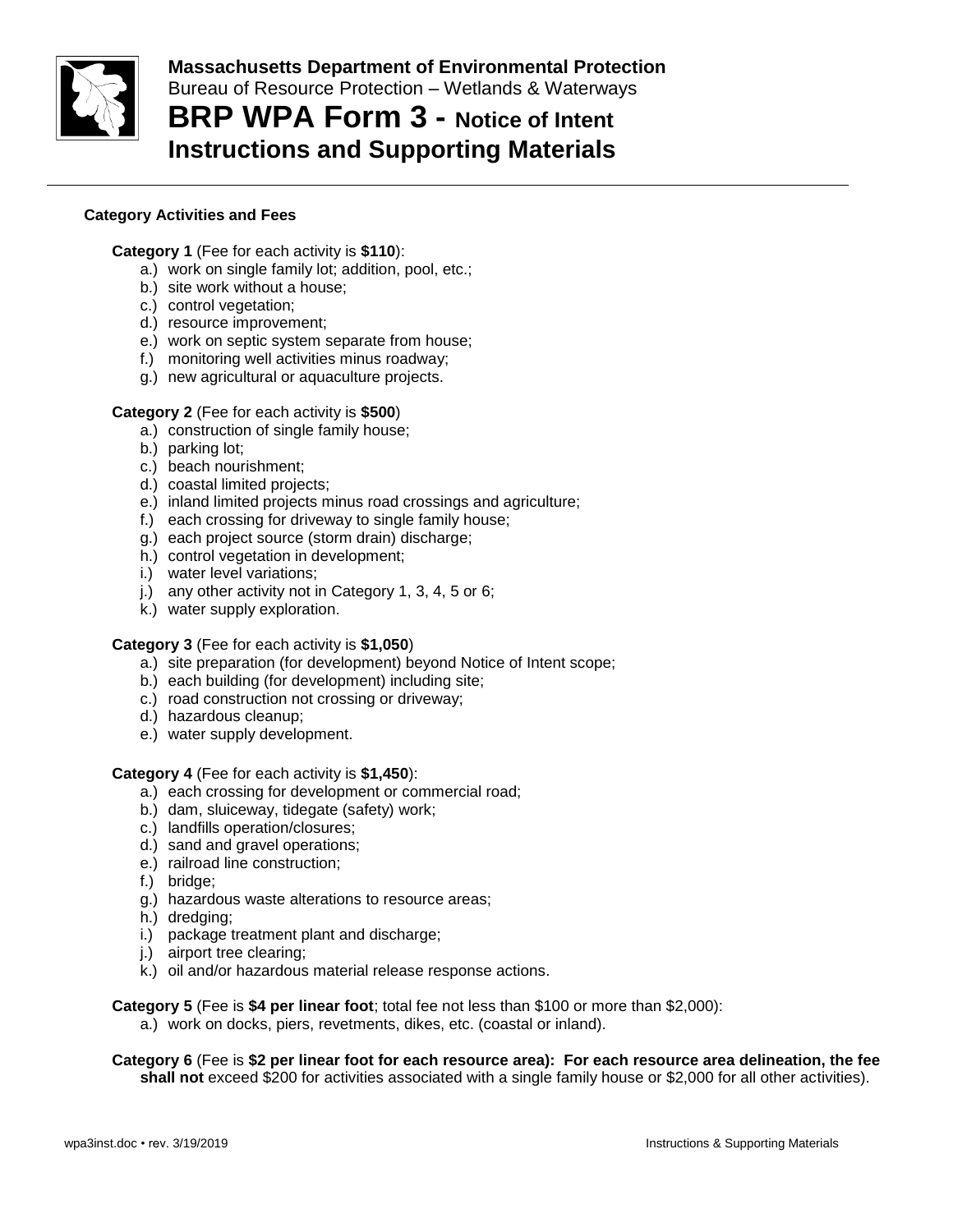

**Massachusetts Department of Environmental Protection**  Bureau of Resource Protection – Wetlands & Waterways **BRP WPA Form 3 - Notice of Intent**

**Instructions and Supporting Materials**

# **Instructions to Section F: Signatures and Submittal Requirements**

Signatures and Submittal Requirements. Follow the filing instructions in Section F of the Notice of Intent. For additional filing requirements, see Section D of these instructions, above. The original Notice of Intent and a copy must be sent, by certified mail or hand delivery, to the Conservation Commission. At the same time the original Notice of Intent is submitted to the commission, one copy of the Notice of Intent must be sent to the appropriate MassDEP Regional Office (see [https://www.mass.gov/service-details/massdep-regional-offices-by-community\)](https://www.mass.gov/service-details/massdep-regional-offices-by-community) by certified mail or hand delivery. Failure by the applicant to send the copies in a timely manner may result in dismissal of the Notice of Intent application.

## *Mail transmittal forms and MassDEP payments, payable to:*

Commonwealth of Massachusetts Department of Environmental Protection Box 4062 Boston, MA 02211